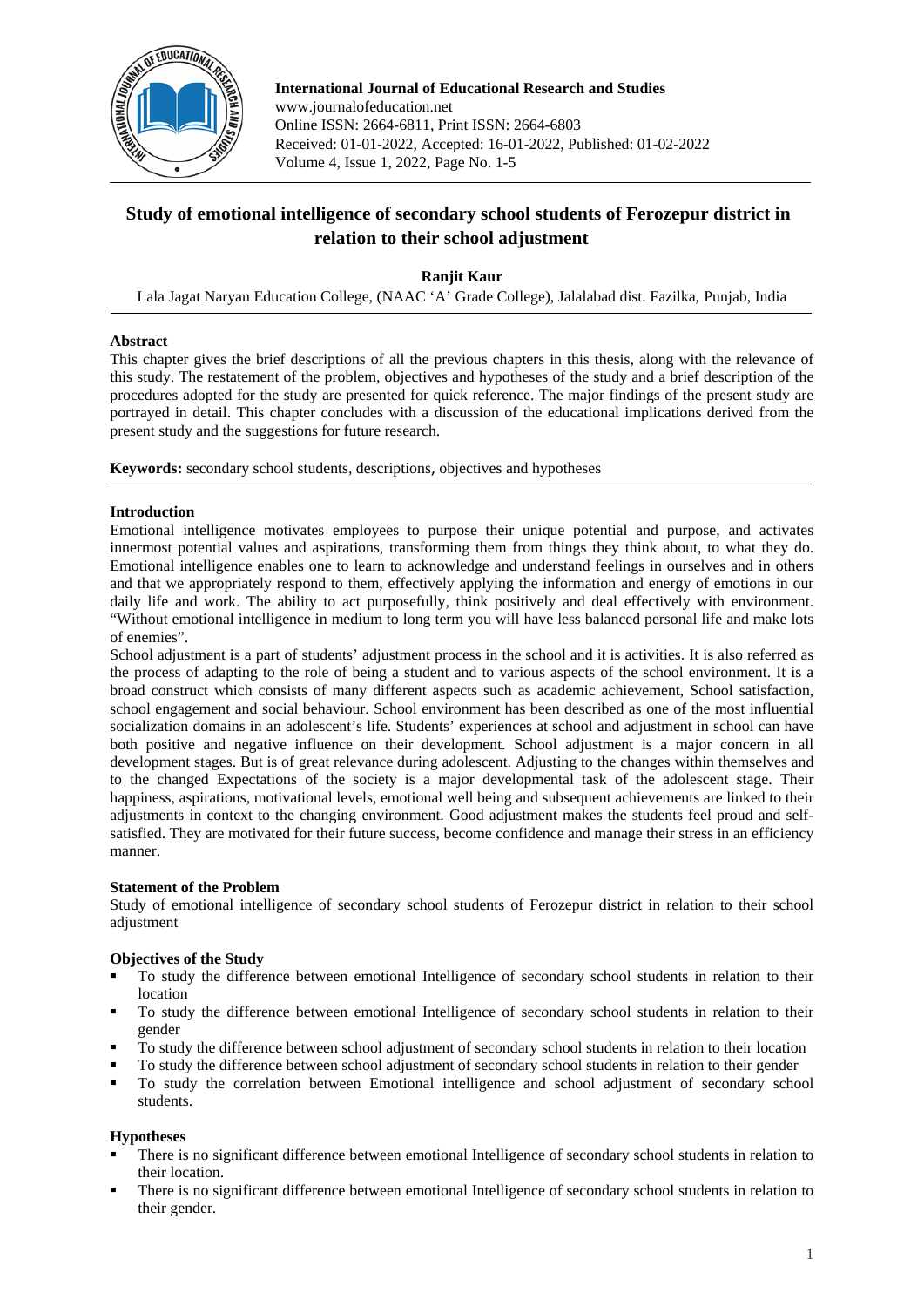International Journal of Educational Research and Studies www.journalofeducation.net

- There is no significant difference between school adjustment of secondary school students in relation to their location.
- There is no significant difference between school adjustment of secondary school students in relation to their gender.
- There is no significant correlation between emotional intelligence and school adjustment of secondary school students.

## **Delimitation of the Problem**

Students studying in class IX in government and private recognized senior secondary schools of Ferozepur were considered.

# **Reviews of Related Literature**

Molla (2018)<sup>[3]</sup> revealed that there is significant relationship between emotional intelligence and academic achievement motivation among college students. There is no significance relationship between male and female students with respect of emotional intelligences and no significance relationship between male and female students with respect of academic achievements.

Sun, Liu, and Yu (2019)<sup>[4]</sup> found that emotional intelligence and coping style mediated the link between child neglect and psychological abuse and smart phone addition in a parallel fashion.

Gill (2014)<sup>[1]</sup> investigated emotional, social and educational adjustment of visually handicapped students of special schools Students. By the application of mean, standard deviation, and T test indicated is no significant difference between the educational, social and emotional adjustment of special school students belonging to boys and girls.

Mishra, H. (2015)<sup>[2]</sup> conducted a study on 249 secondary school students (109 boys and 140 girls) of Malda district of West Bengal. They concluded that significant positive relationship was found between mental health and school adjustment of boys and total students, where as no significant relation was found between mental health and school adjustment of girls.

## **Methodology**

In the present study, descriptive method of research was used according to the nature of the problem. This method is one of the mostly used approach to educational problem and is found scientific and accurate for the study descriptive method of research has been the most popular and widely used research method in education, because of the ease of this method. Data were collected through emotional intelligence and school adjustment inventory for the study. Descriptive study is concerned with conditions or relationship that exist, opinions that are held, processes that are going on, effects that are evident, or trends that are developing. It is primarily concerned with the present, although it often considers part events and influences as they related to current conditions.

#### **Sample of the Study**

Probably no concept is a fundamental to the conduct of research and Interpretation of its result as is sampling. Sampling is advantageous and necessary in every research project. It is not only dissocial but also impossible to include the whole population under study. So, research work has to use in sampling technique to select the representative part of population on the basis of which conclusions are drawn and generalizations are made about whole population. In the present study sample stratified random sampling were used. The sample for present study consists of 200 private secondary students i.e. 100 boys and 100 girls.

# **Design of the study**



Flow chart of sample

The present study was conducted on the basis of stratified random sampling techniques on 200 students. The Data were collected from 10 schools of Ferozepur Distt of Punjab.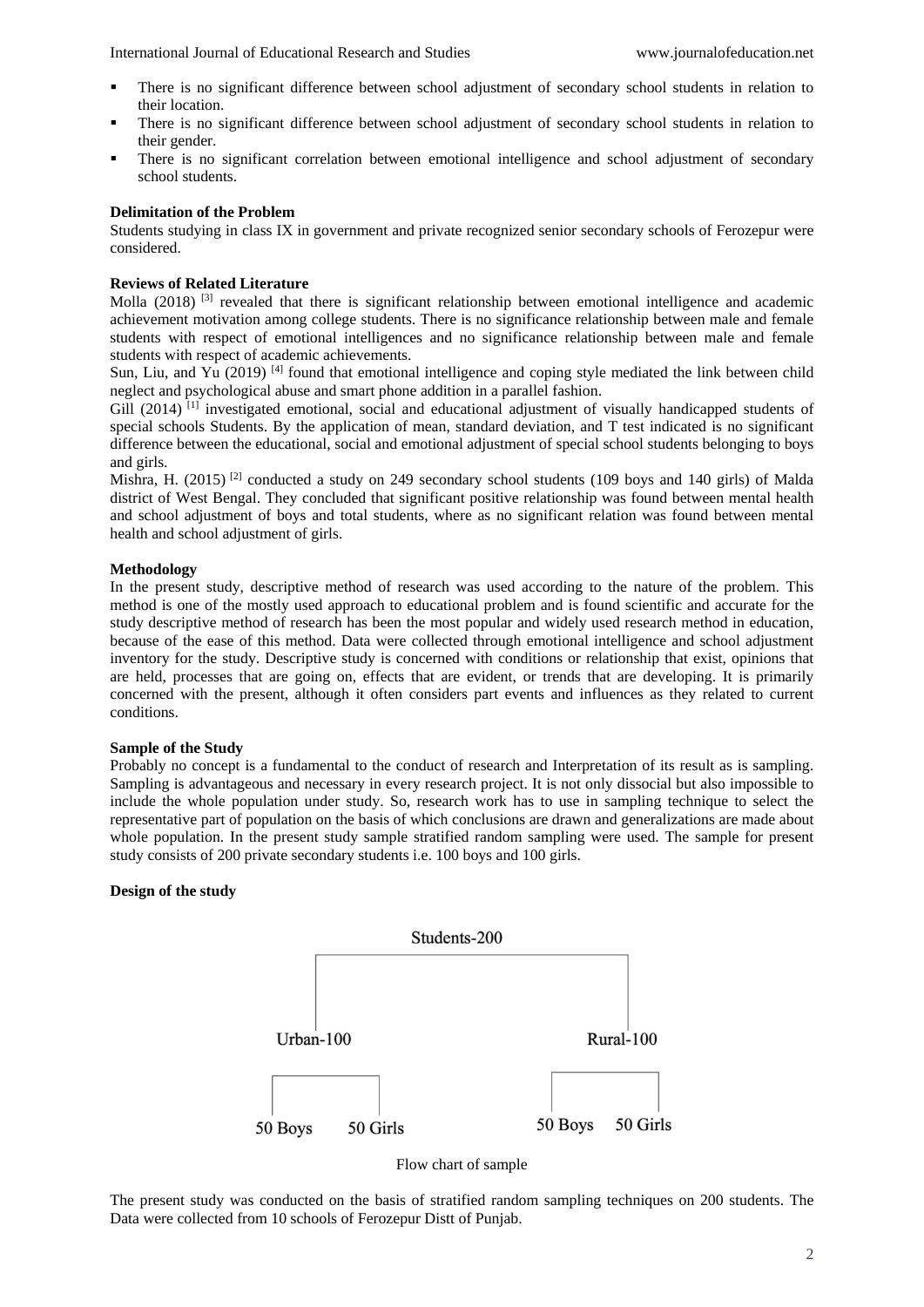# **3.4 Tool Used**

The Topic of research is a study as Emotional intelligence of secondary school students of class IX in relation to their school adjustment.

- 1. Emotional Intelligence Inventory by S.K. Mangal and Shubhra Mangal
- 2. Adjustment Inventory for school students" by A.K.P. sinha and R.P.Singh
- 3. Emotional Intelligence Inventory by S.K. Mangal and Shubhra Mangal

#### **Data Collection Percedure**

To ensure better response, Co-operation, genuine interest and personal Contact, the investigator went personally to each school. Principals of these schools were contacted and their help were sought for the administration of the tools and collection of data and dates where fixed for the collection of data. The investigator tried his best to build a report with all respondents. All the two set of tests were given to each student and instructions were given to the students So that they can finish up their test at right time without facings any problem.

#### **Statistical Techniques Used in Study**

The following statistical techniques were employed for the analysis and interpretation of data

## **Mean**

Mean is the basic statistics, which gives concise description of the whole group. It may be declined as the sum of total score of other measures divided by their numbers. In this study, Mean has been calculated by using the formula

## **Standard Divination**

In statistical analysis a more accurate measure of variability is on which represents not merely the spread of distribution but the degree to which the scores are clustered around mean. This measure is known as variegation of distribution. It is suffered to as:

## **Correlation**

The statistics that describe the degree of relation between two variables is called correlations. The co-efficient of co-relation was used in this study for testing the relationship between the variables.

## **T-Test**

't' test is the ratio between the difference to two sample means, and the standard error of the mean difference. It is applied to small samples in order to determine the mean significance difference of one group over the other. The provided an idea to determine the main effect of the variables on environment awareness.

**Hypothesis 1:** There in no significant difference between emotional Intelligence of secondary school students in relation to their location.

**Table 1:** Comparison between rural and urban students of secondary school in relation to their emotional intelligence

| <b>Emotional Intelligence</b> | <b>Rural</b> | Urban |
|-------------------------------|--------------|-------|
|                               | 100          | 100   |
| Mean                          | 52.41        | 51.23 |
| S.D.                          | 11.90        | 10.23 |
| t-Value                       | 0.453        |       |

\*Not significant at 0.05 level.

Table 4.1 shows the mean score of rural students is 52.41, while the mean score of Urban students is 51.23, and their standard deviation are 11.90 and 10.23 respectively. The t-Value between two means is 0.453 which is less than the tabulated value at 0.05 level of significance. There is no significance difference between emotional intelligence of Rural and Urban students. Thus, the null hypothesis is accepted. In this study the mean score of rural students is greater than urban students and hence, it can be said that rural students seem to be better than urban students in their emotional intelligence.

**Hypothesis 2:** There is no significant difference between emotional Intelligence of secondary school students in relation to their gender.

**Table 2:** The comparison between Boys and Girls students of secondary school in relation to their Emotional intelligence

| <b>Emotional Intelligence</b> | <b>Boys</b> | Girls |
|-------------------------------|-------------|-------|
|                               | 100         | 100   |
| Mean                          | 52.03       | 51.61 |
| S.D.                          | 9.86        |       |
| t-Value                       | 0.789       |       |

\*Not significant at 0.05 level.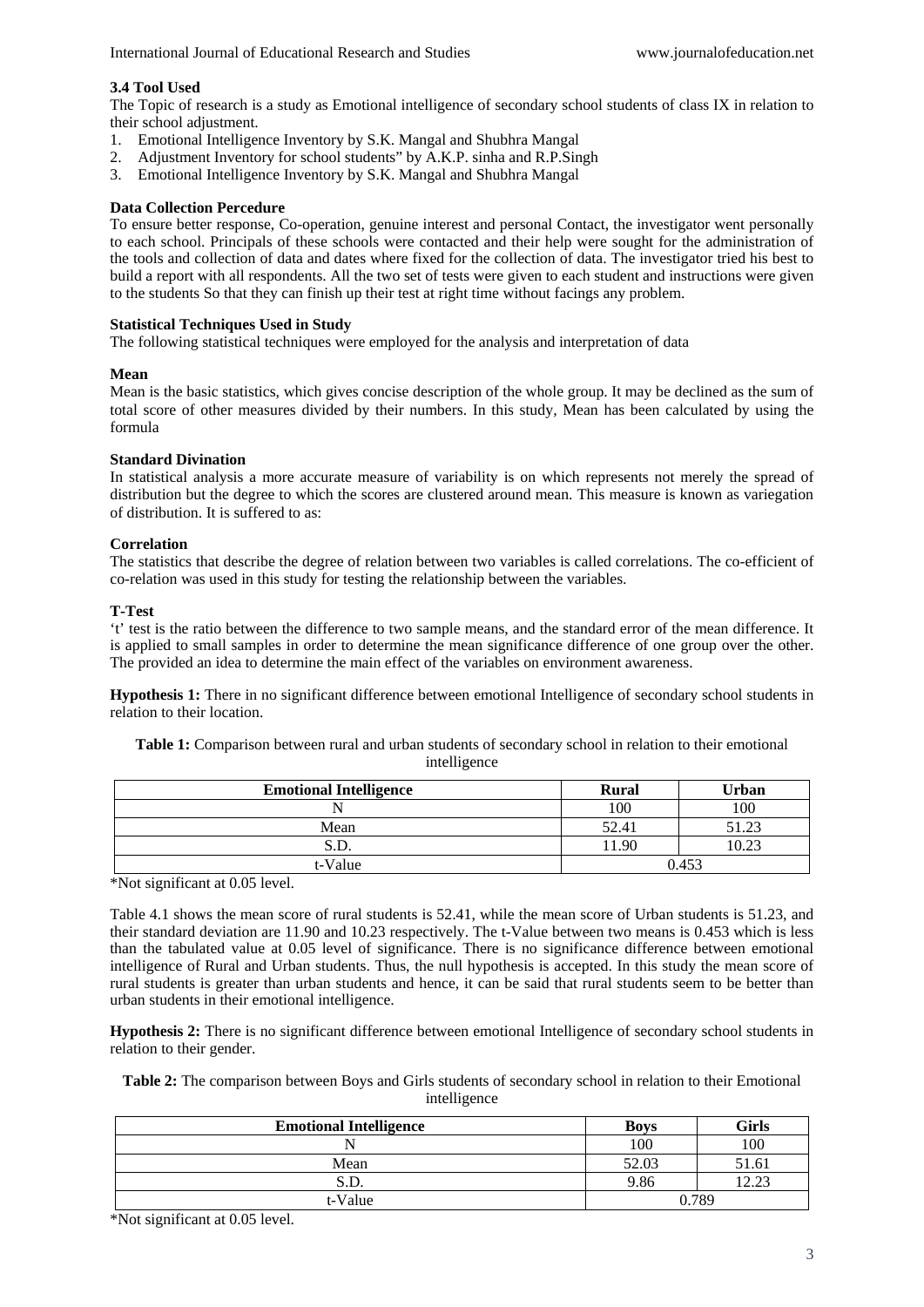International Journal of Educational Research and Studies www.journalofeducation.net

Table 4.2 shows the mean score of Boys students is 52.03, while the mean score of Girls students is 51.61, and their standard deviation are 9.86 and 12.23 respectively. The t-Value between two means is 0.789 which is less than the tabulated value at 0.05 level of significance. There is no significance difference between emotional intelligence of Boys and Girls students. Thus, the null hypothesis is accepted. In this study the mean score of Boys students is greater than Girl's students and hence, it can be said that Boy's students seem to be better than Girls students in their emotional intelligence,

**Hypothesis: 3** there is no significant difference between school adjustment of secondary school student in relation to their location.

**Table 3:** The comparison between Rural and Urban students of secondary school in relation to their school adjustment

| <b>School Adjustment</b> | <b>Rural</b> | Urban    |
|--------------------------|--------------|----------|
|                          | 100          | 100      |
| Mean                     | 29.11        | 29.1     |
| S.D.                     | 6.13         | .07<br>− |
| t-Value                  | 0.997        |          |

\*Not significant at 0.05 level.

Table 4.3 shows the mean score of rural students is 29.11, while the mean score of Urban students is 29.1, and their standard deviation are 6.13 and 7.07 respectively. The t-Value between two means is 0.991 which is less than the tabulated value at 0.05 level of significance. There is no significance difference between School adjustment of Rural and Urban students. Thus, the null hypothesis is accepted. In this study the mean score of rural students is greater than urban students and hence, it can be said that rural students seem to be better than Urban students in their school adjustment.

**Hypothesis: 4** There is no significant difference between school adjustment of secondary school student in relation to their gender.

| Table 4: The comparison between Boys and Girls students of secondary school in relation to their school |            |  |  |
|---------------------------------------------------------------------------------------------------------|------------|--|--|
|                                                                                                         | adjustment |  |  |

| <b>School Adjustment</b> | <b>Boys</b> | Girls                 |
|--------------------------|-------------|-----------------------|
|                          | 100         | 100                   |
| Mean                     | 29.17       | 29.04                 |
| S.D.                     | 6.20        | $\overline{ }$<br>.01 |
| t-Value                  | 0.889       |                       |

\*Not significant at 0.05 level.

Table 4.4 Shows the mean score of Boys students is 29.17, while the mean score of Girls students is 29.04, and their standard deviation are 6.20 and 7.01 respectively. The t-Value between two means is 0.889 which is less than the tabulated value at 0.05 level of significance. There is no significance difference between School adjustment of Boys and Girls students. Thus, the null hypothesis is accepted. In this study the mean score of Boys students is greater than Girls students and hence, it can be said that Boys students seem to be better than Girls students in their School adjustment

**Hypothesis: 5** There is no significant correlation between emotional intelligence and school adjustment of secondary school students.

**Table 5:** Correlation between emotional intelligence and school adjustment of secondary school student

| Variable                      | Mean   | S.D.  | <b>Correlation</b> |  |
|-------------------------------|--------|-------|--------------------|--|
| <b>Emotional Intelligence</b> | 51.82  | 1.086 | $-0.038$           |  |
| School Adjustment             | 29.105 | 6.60  |                    |  |

In the present study, high scores on adjustment inventory for school students indicate lack of adjustment among secondary school students. But, in the emotional intelligence inventory, high scores indicate high E.Q. among secondary school students. This indicates that there will be negative correlation between emotional intelligence and school adjustment because of different nature of scales. Table 4.5 very clearly shows that there is negligible negative correlation between emotional intelligence and school adjustment. From the above results, it seems that there is no significant correlation between emotional intelligence and school adjustment. Thus, the hypothesis is accepted.